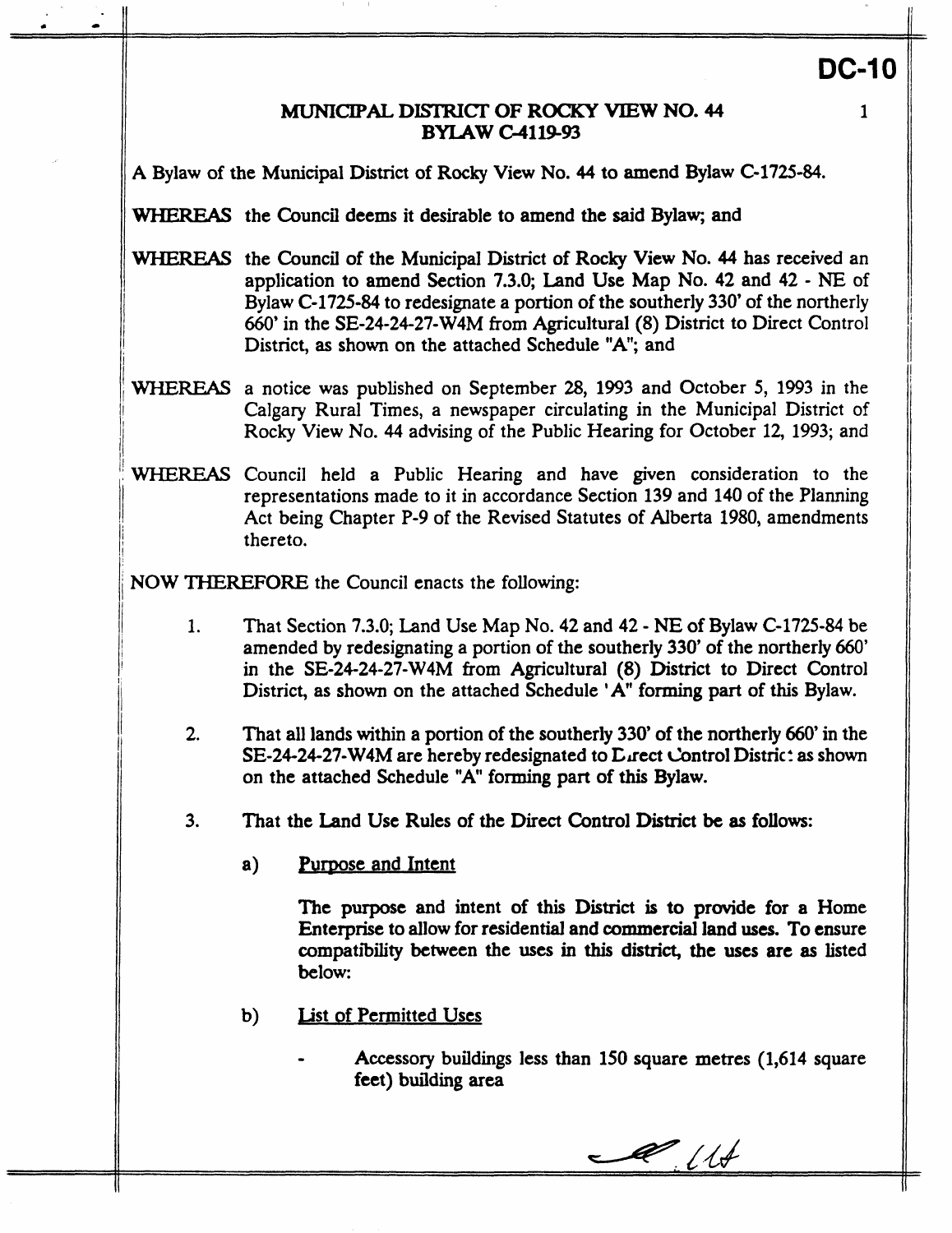# MUNICIPAL **DISTRIC" OF ROCKY VIEW NO. 44 BYLAW C-4119-93**

- Single detached dwelling
- Private swimming pools
- **Keeping** of animals listed in Table **A of** Section **8.11.5** of the **Land Use** Bylaw at densities of no greater **than** one animal unit per **1.6** hectares **(4.0** acres)

#### List of Discretionam Uses  $c)$

, -- .

- Millwork and cabinet making business
- BuiIding(s) used for the millwork **and** cabinet making business ..
- Keeping of animals listed in Table **A** of Section 8.11.5 of the - Land Use Bylaw at densities of no greater than 2 animal units **per** 1.6 hectares (4.0 acres)
- Market gardens and greenhouses on parcels greater than 6 hectares (14.82 acres) (where there is a surface supply of water) **m**
- $\mathbf{d}$ ) **General Land Use Regulations**

The land use regulations apply **as** contained in Section 8 of Land Use Bylaw **C-1725-84 as** well as the following provisions:

- *e)* Minimum **and Maximum** Requirements
	- *I* The minimum area of the site shall be **4** acres, **as** well **as** the following provisions:
	- (i) **Residential Use**
	- **Minimum** front yard:
		- **a) 15 m (49.21** feet) **from** any internal subdivision road ar **service** road
		- **b)**  *60* **m (196.84** feet) **from** any municipal road
		- *c)*  **'71** m **(232.94** feet) **from** any primary or secondary highway
		- Minimum side yard:
			- **a)**  *60* **m (I%& feet) from any** municipal road
			- **b) 10%** of the **mean** width of **the parcel, minimum** 6 m **(19.68** feet)
		- Minimum rear yard:

 $\mathscr{H}$  is the

**2**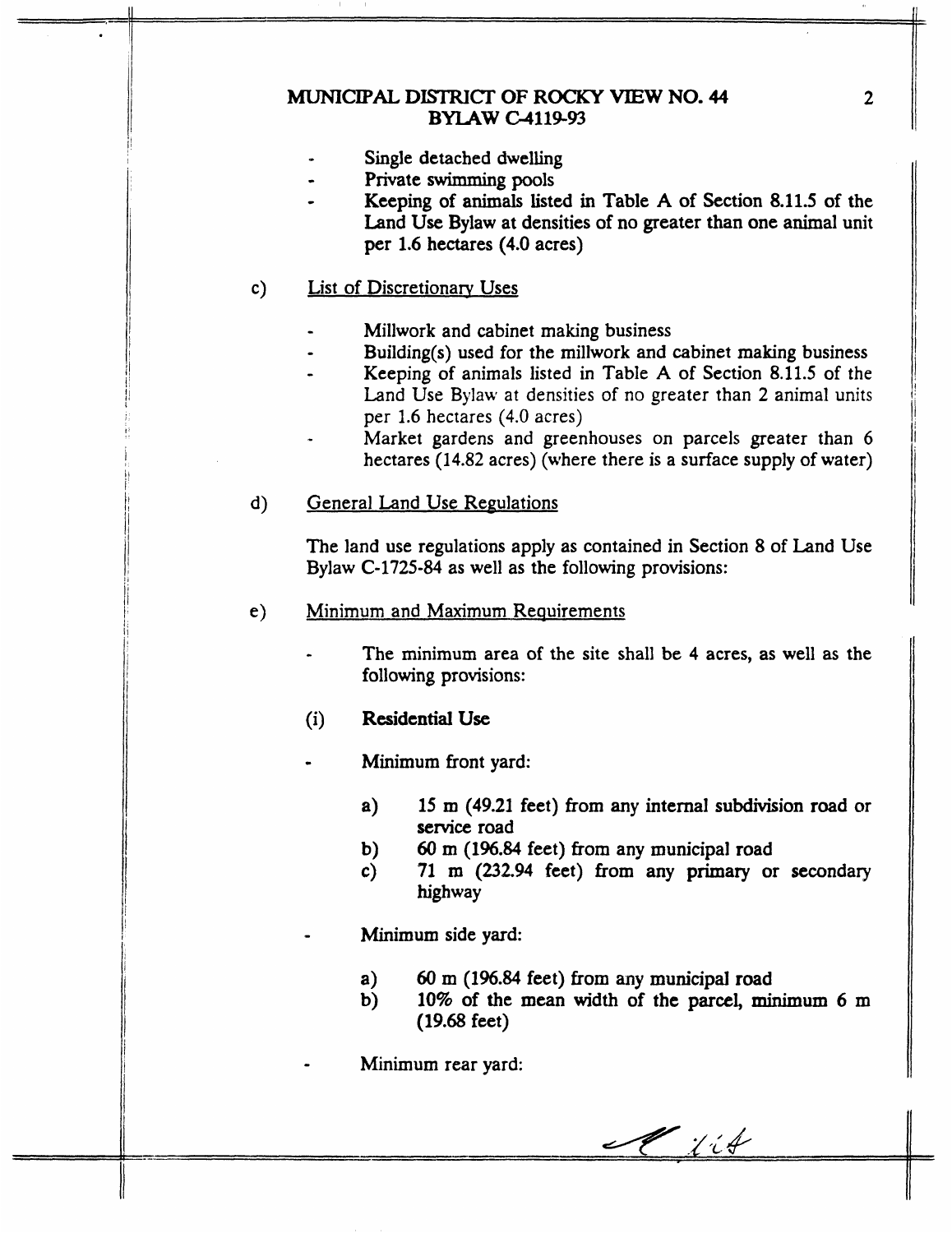# MUNICIPAL **DISTRICT OF ROCKY VIEW NO. 44 BYLAW G4119-93**

- **a) 15** m **(49.21** feet)
- **Minimum** habitable floor area, **excluding** basement:
	- **a) 112 sq. m (1,205 sq.** ft.) **single** storey dwelling
- b) **112 sq.** m **(1,205 sq. fi.)** split level dwelling, the total area of two finished levels

**3** 

لأ

- **c)**  92 **sq.** m. (990.31 **sq. ft.)** split entry or bi-level, the main floor 18 **sq. m (193.76 sq. ft)** finished lower level
- d) **130 sq.** m **(1,399.35 sq.** ft.) combined floor area, *two*  storey dwelling
- e) **112 sq.** m **(1,205 sq.** ft.) main floor dwelling, moved-in
- Maximum height of buildings:
	- **a)**  principal building, 10 m **(32.81** feet)
	- **b)**  accessory buildings, *5.5* m (18.04 feet)
- Maximum dwellings per lot is one.
- Lot Density

Density is 0.3 lots per acre in title, provided there is sufficient groundwater supply or piped in water supply.

### Controlled Appearance

**The design,** character and appearance **of** any buildings, or series of **buildings,** structure **or sign** proposed to be erected or located on lands that have **an** existing **country** residential **subdivision** or development **must** be acceptable **to** the Development Officer nr Municipal Planning Commission, having due regard **to** its effect **on** neighbowing development and general **amenities** of **the District,** and any statutory plan **affecting** the District.

- **Maximum** number of **accessory buildings** ancillary to the residential **use** - **1**
- **Total building area** for **all** accessory buildings **150** square meters **(1,614** square feet)
- **(ii) COmrnercialUse**

 $\mathcal{A}$  ill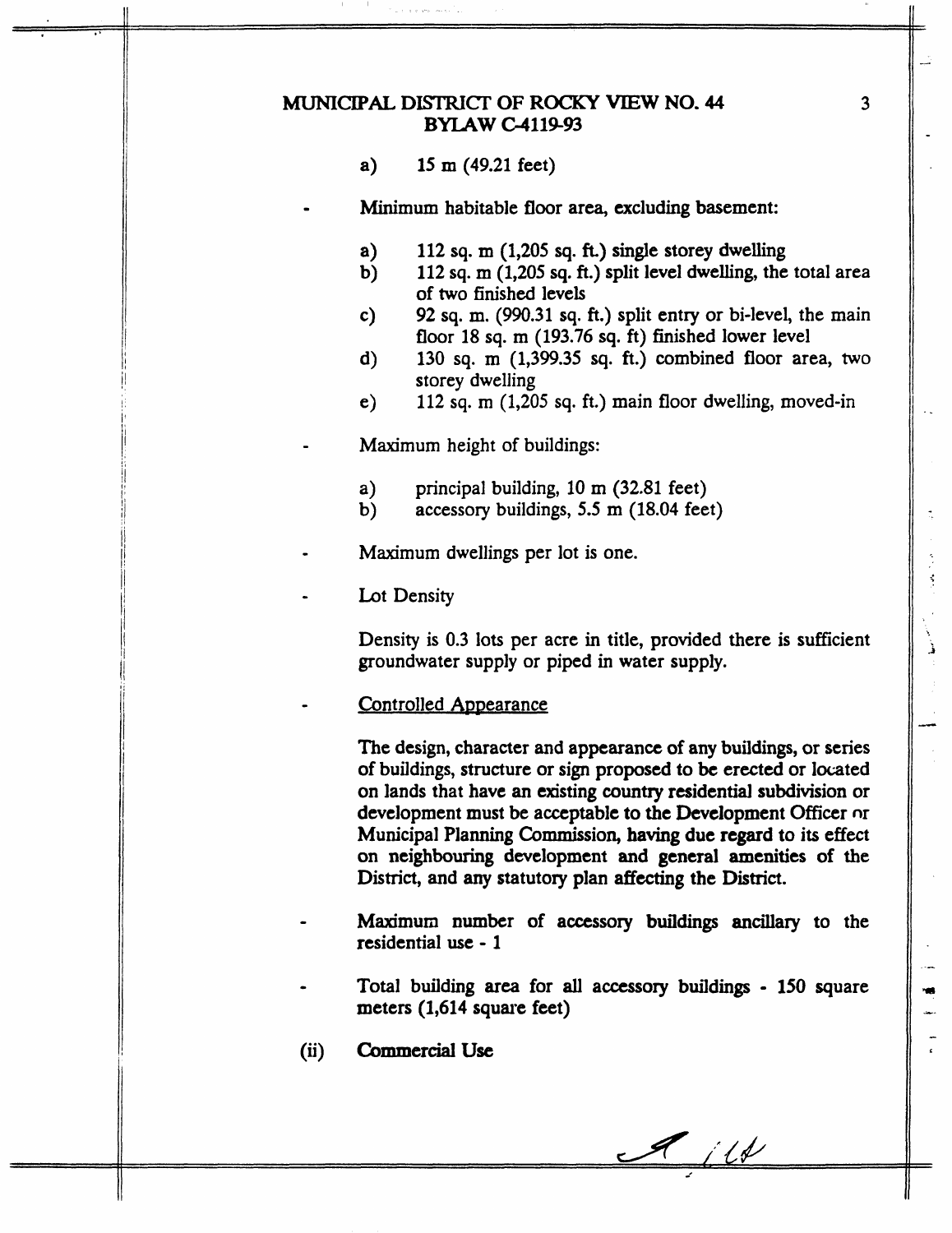# MUNICIPAL **DISTRICT OF ROCKY VIEW NO. 44 4 BYIAW G4119-93**

- Maximum **number of** buildings **1**
- **Maximum area of buildings 371.8** square metres (4OOO square feet)
- Building **Setbacks:** 
	- .. From south property **line: 15.24** metres **(50** feet)
	- From north property line: **15.24** metres **(50** feet)
	- From **east** property **line: 91.46 metres (300** feet) ..
	- From west property line: **15.24** metres **(50** feet)
- Maximum number of employees 5
- Minimum number of marked customer parking spaces 2 (inside or outside)
- Minimum number of marked employee parking spaces *<sup>5</sup>* (inside or outside) -
- $f$ Development Permits

Development Permits shall **be** issued to the satisfaction of and **by** the Municipal Planning Commission for the lands shown **on** attached Schedule "A".

 $g)$ Landscaping

> Landscaping, visual appearance, berming and screening shall **be to** the satisfaction **of the** Municipal Planning Commission and **as** determined through a **Development** Permit.

Fire Protection  $h)$ 

.& ..- -

**THE RESPONSE IN STREET AND LONGED AT LANGE IN A STREET AND LONGED AT LCCC.** 

**Fire** protection measures **are to be provided to** the satisfaction of the **Rocky** View **Fire** Chief and included in **a** Development Permit where deemed **necessary by the Municipal Planning** Commission.

**4.** The Bylaw **comes** into effect **upon** the date of its third reading.

**File: 4224014** 

First reading passed in **open Council, assembled in the City of Calgary,** in the **Province** of Alberta, this **21st** day **of** September 1993, on **a** motion **by Councillor** Anderson.

Second reading passed in open **Council, assembled** in the City of Calgary, **in the Province of**  Alberta, this 12th day of October 1993, on **a** motion **by** Councillor Anderson.

 $\mathscr{A}$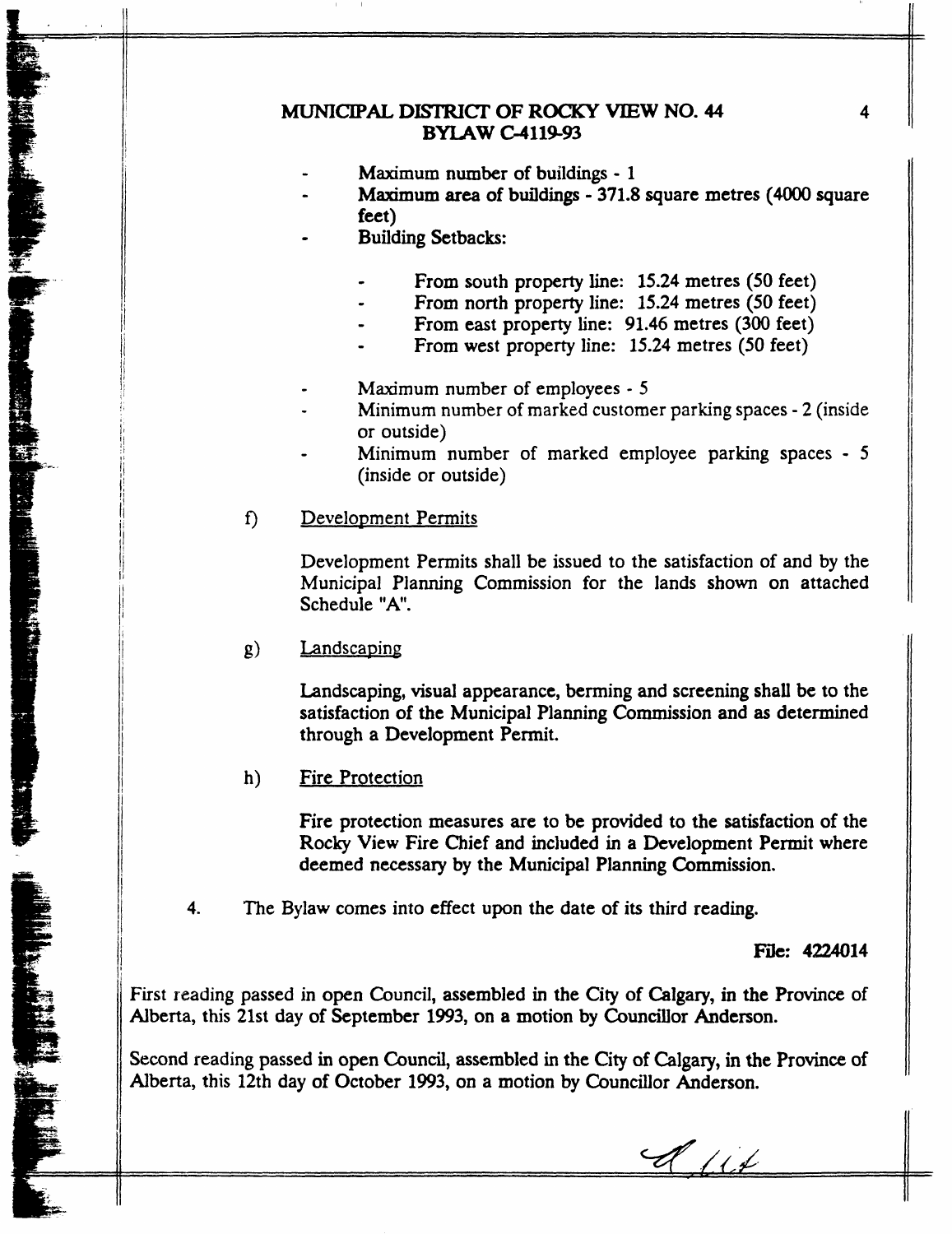# *MUNICIPAL* **DISTRICI' OF ROCKY VIEW NO. 44 BYIAW -119-93**

**Third reading passed in open Council, assembled in the aty of** *Calgary,* **in the Province of**  Alberta, **this 12th day of October 1993, on a motion by Councillor Fullerton.** 

marchal REEVE OR DEPUTY REEVE

.,

Laceur Schmalt